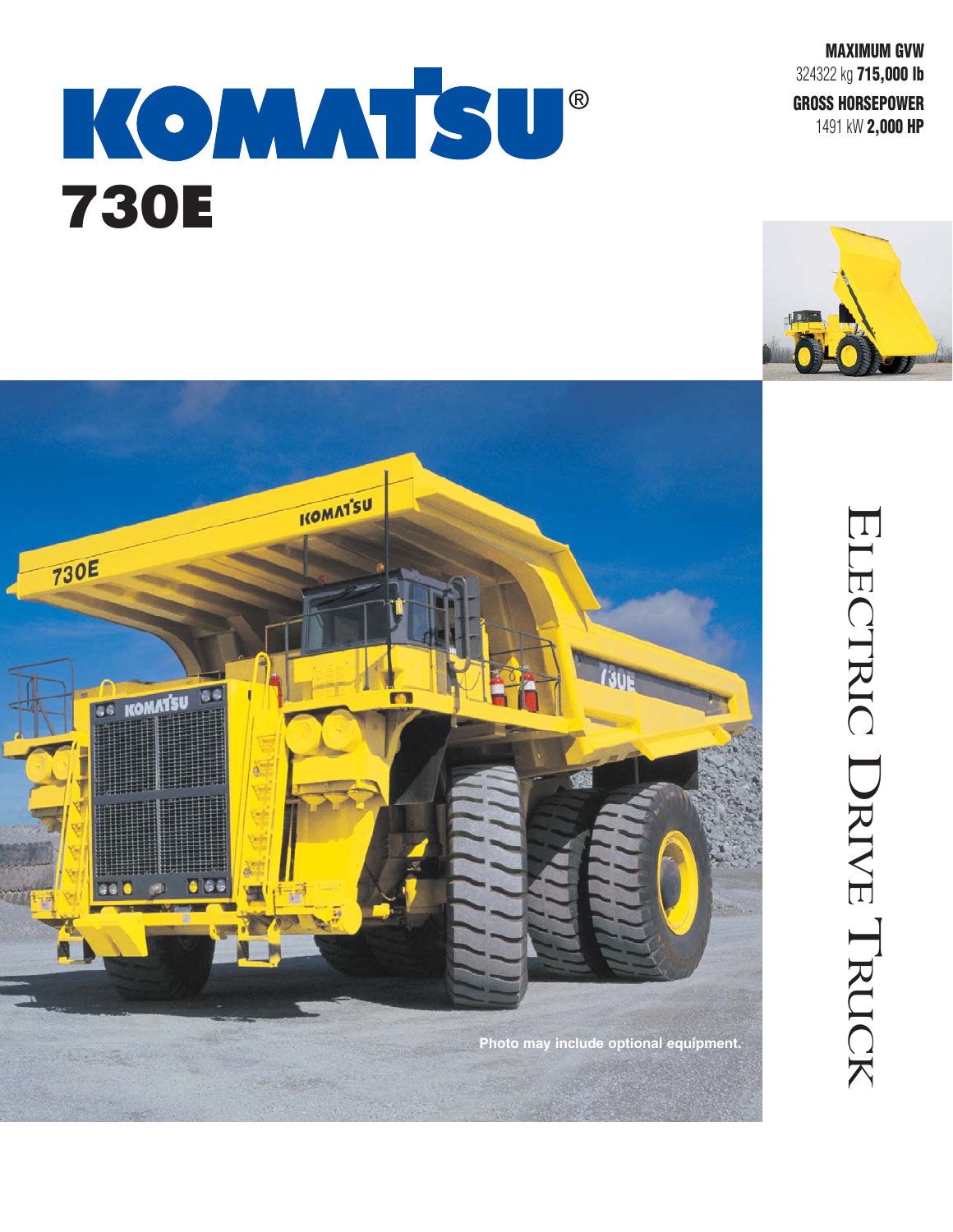# **SPECIFICATIONS**



| *Rated brake power  1491 kW 2,000 HP @ 1900 rpm |  |
|-------------------------------------------------|--|
| **Flywheel power  1388 kW 1,860 HP @ 1900 rpm   |  |
|                                                 |  |

NOTE: This engine includes the Engine Monitor System

\*Rated brake power is the output of the engine as installed in this machine, at governed rpm and with engine manufacturer's approved fuel setting. Accessory losses included are water pump, fuel pump and oil pump. \*\*Flywheel power is the rated power at the engine flywheel minus the average accessory losses. Accessories include fan and charging alternator. Rating(s) represent gross engine performance in accordance with SAE J1349 conditions.

## **ELECTRIC DRIVE**

#### AC/DC CURRENT

\*Wheel motor application depends upon gross vehicle weight, haul road grade, haul road length, rolling resistance and other parameters. Komatsu and G.E. must analyze each job condition to assure proper application.

\*\*Optional ratios available.



Rock service, tubeless, tires<br>\*Standard tire \*Standard tire . . . . . . . . . . . . . . . . . . . . . . . . . . . . . . . . 37.00 R57 Standard five (5) piece rim

686 mm x 1488 mm x 152 mm **27'' x 57'' x 6''** patented Phase II New Generation rim assembly with patented 152 mm **6''** double forged flanges. Not interchangeable with other manufacturers' rims due to improved design for greater load support and longer fatigue life. Rated at 827 kPa **120 psi** cold inflation pressure. Typical tire weight . . . . . . . . . . . . . . . . . . . . . . . . .18371 kg **40,500 lb**

\*Tires should meet application requirements for tkph/**tmph**, tread, compound, inflation pressure, ply rating or equivalent, etc.

# **BODY**

All-welded steel flat floor body with horizontal bolsters and full canopy. Eyebrow, rear wheel rock ejectors, body up cable and rubber mounts on frame are standard. Pivot exhaust heating optional.

| Bottom plate 19 mm 0.75" 1034 mPa 150,000 psi   |
|-------------------------------------------------|
| tensile strength steel (two-piece)              |
| Front sheet 12 mm 0.47" 690 mPa 100,000 psi     |
| tensile strength steel                          |
|                                                 |
| tensile strength steel                          |
|                                                 |
|                                                 |
| Standard Komatsu body weight 25612 kg 56,464 lb |
|                                                 |



Advanced Operator Environment with integral 4-post ROPS/FOPS structure (meets J1040 Apr88), adjustable air suspension seat with lumbar support and arm rests, passenger seat, maximum R-value insulation, tilt and telescoping steering wheel, electric windshield wipers with washer, tinted safety glass, power windows, Komatsu Payload Weighing System, 55,000 Btu/hr heater and defroster, 21,600 Btu/hr air conditioning (HFC - 134A refrigerant).



Advanced technology, full butt-welded box-sectional ladder-type frame with integral ROPS supports, integral front bumper, rear tubular cross members, steel castings at all critical stress transition zones, rugged continuous horsecollar.

| Plate material  482.6 mPa 70,000 psi                   | tensile strength steel    |
|--------------------------------------------------------|---------------------------|
|                                                        | tensile strength steel    |
|                                                        |                           |
|                                                        |                           |
|                                                        |                           |
|                                                        |                           |
| Drive axle mountingHigh-mount ball                     | and socket joint at front |
| Drive axle alignment Swing link between frame and axle |                           |

Drive axle alignment. . . . . . . . . . . . . Swing link between frame and axle



### **BRAKING SYSTEM**

#### Service brakes: all-hydraulic actuated

| Three calipers on a 1168 mm 46.0" O.D. disc.                   |
|----------------------------------------------------------------|
| Rear Dual disc armature speed.                                 |
| Two 635 mm 25" O.D. discs per side.                            |
| One caliper per disc.                                          |
| Emergency brakes Automatically applied prior                   |
| to hydraulic system pressure dropping below level              |
| required to meet secondary stopping requirements.              |
|                                                                |
|                                                                |
| hydraulically released, with speed application protection.     |
|                                                                |
| Continuously rated blown grids. Two-speed overspeed retarding. |

Extended range retarding. Reverse retarding.

## **SUSPENSION**

#### HYDRAIR® II

|  | Variable rate hydro-pneumatic with integral rebound control.                                      |  |  |
|--|---------------------------------------------------------------------------------------------------|--|--|
|  | Maximum front stroke $\dots\dots\dots\dots\dots\dots$ 335 mm $13.2''$                             |  |  |
|  | Maximum rear stroke $\ldots \ldots \ldots \ldots \ldots \ldots$ 279 mm 11.0"                      |  |  |
|  | Maximum rear axle oscillation $\ldots \ldots \ldots \ldots \ldots \ldots \ldots \pm 9.75^{\circ}$ |  |  |

# **COOLING SYSTEM**

L&M radiator assembly with sight gauge. Deaeration-type top tank. Dual pass cooling.

Radiator frontal area. . . . . . . . . . . . . . . . . . . . . . . . 4.33 m2 **46.6 ft2**

# **SERVICE CAPACITIES**

| Cooling system 409 L  108 U.S. gal |  |
|------------------------------------|--|
| *Crankcase 223 L  59 U.S. gal      |  |
|                                    |  |
| Motor gear box 40 L 10.5 U.S. gal  |  |
| Fuel 3217 L  850 U.S. gal          |  |
| *Includes lube oil filters         |  |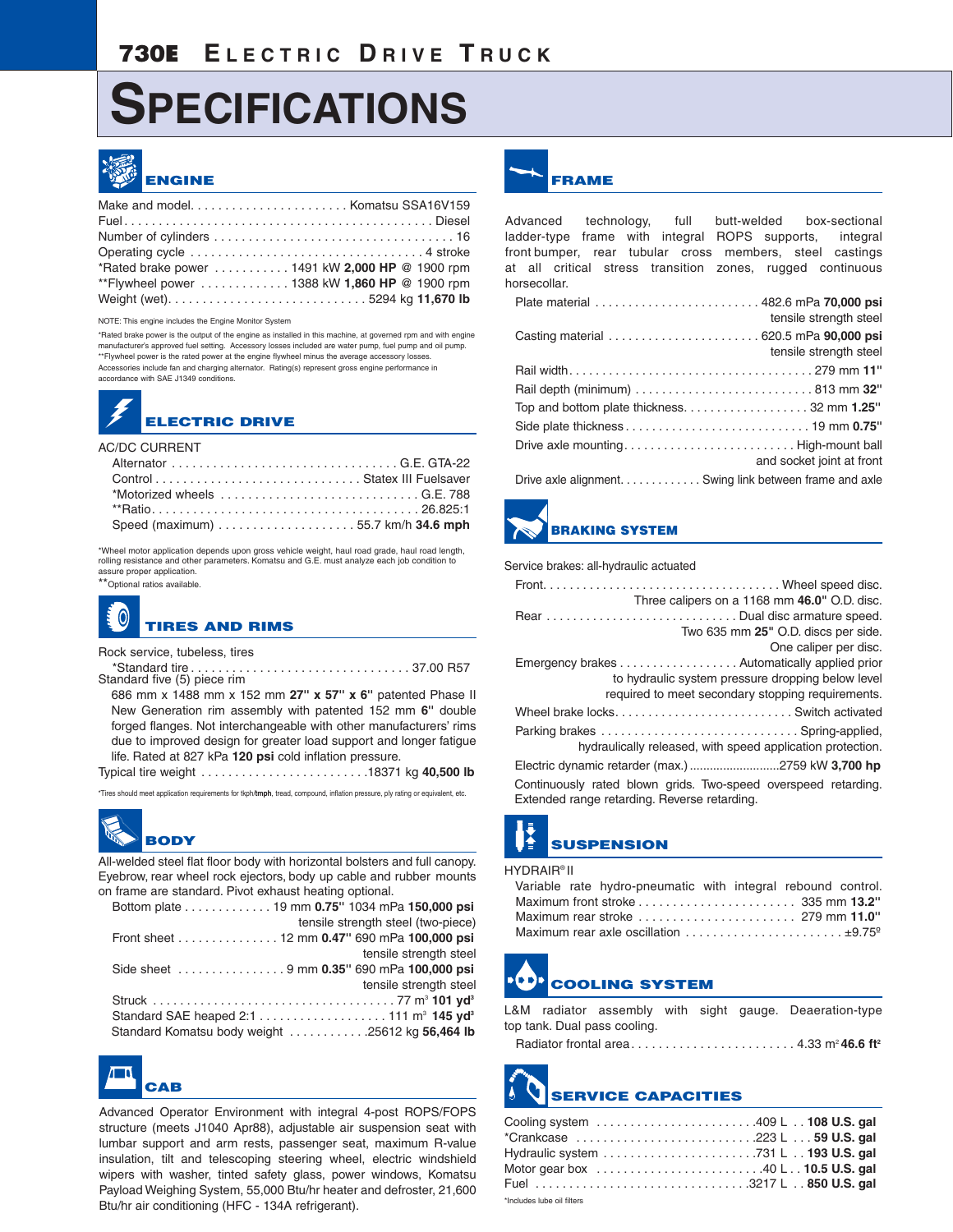### **RHIS DIMENSIONS**



All dimensions are with 111 m<sup>3</sup> 145 yd<sup>3</sup> body.

| <b>Bodies</b> | <b>Struck</b>                        | $2:1$ Heap                    | Loading<br>Height*     |  |
|---------------|--------------------------------------|-------------------------------|------------------------|--|
| Standard      | $77 \text{ m}^3$ 101 yd <sup>3</sup> | 111 $m^3$ 145 yd <sup>3</sup> | $5.61 \text{ m}$ 18'5" |  |

\*Exact load height may vary due to tire make, type, and inflation pressure.

### **HYDRAULIC SYSTEM**

| Steering Accumulator-assisted with twin cylinders provide<br>constant rate steering. Emergency power steering<br>automatically supplied by accumulator (meets SAEJ1511) |
|-------------------------------------------------------------------------------------------------------------------------------------------------------------------------|
|                                                                                                                                                                         |
| Hoist and steering Dual, full-flow, in-line, high-pressure                                                                                                              |
| Brake component cabinet. Above-deck, easily accessible<br>with diagnostic test connector.                                                                               |
| Hoist Two 3-stage dual-acting outboard cylinders,<br>internal cushion valve.                                                                                            |
| Hoist times                                                                                                                                                             |
|                                                                                                                                                                         |
| Pumps                                                                                                                                                                   |
| HoistGear-type pump                                                                                                                                                     |
| with output of 513 lpm 135.6 gpm                                                                                                                                        |
| @1900 rpm and 17240 kPa 2500 psi                                                                                                                                        |
| Steering and brakeVane-type pump<br>with output of 235 lpm 62.0 gpm                                                                                                     |
| @1900 rpm and 18960 kPa 2,750 psi                                                                                                                                       |
| System relief pressures                                                                                                                                                 |
|                                                                                                                                                                         |
|                                                                                                                                                                         |
| Quick disconnects standard for powering disabled truck<br>and for system diagnostics.                                                                                   |





## **ELECTRICAL SYSTEM**

4 x 8D 1450 CCA, 12 volt batteries, in series/parallel, bumpermounted with disconnect switch.

## **WEIGHT DISTRIBUTION**

| <b>Empty vehicle weight</b> (wet, 100% fuel, no options, std Komatsu body, std tires) |     |
|---------------------------------------------------------------------------------------|-----|
| Front axle 66840 kg 147,357 lb                                                        | 48% |
| Rear axle 73752 kg 162,593 lb                                                         | 52% |
| Total EVW 140592 kg 309,950 lb                                                        |     |

**Gross vehicle weight** (Nominal)

| Front axle 107026 kg. 235,950 lb      | 33% |
|---------------------------------------|-----|
| Rear axle 217296 kg. 479,050 lb       | 67% |
| Total 324322 kg 715,000 lb            |     |
| Nominal payload* 183730 kg 405,050 lb |     |
| 203 U.S. ton                          |     |

\*Nominal payload is defined by Komatsu America Corporation's payload policy documentation. In general, the nominal payload must be adjusted for the specific vehicle configuration and site application. The figures above are provided for basic product description purposes. Please contact your Komatsu distributor for specific application requirements.